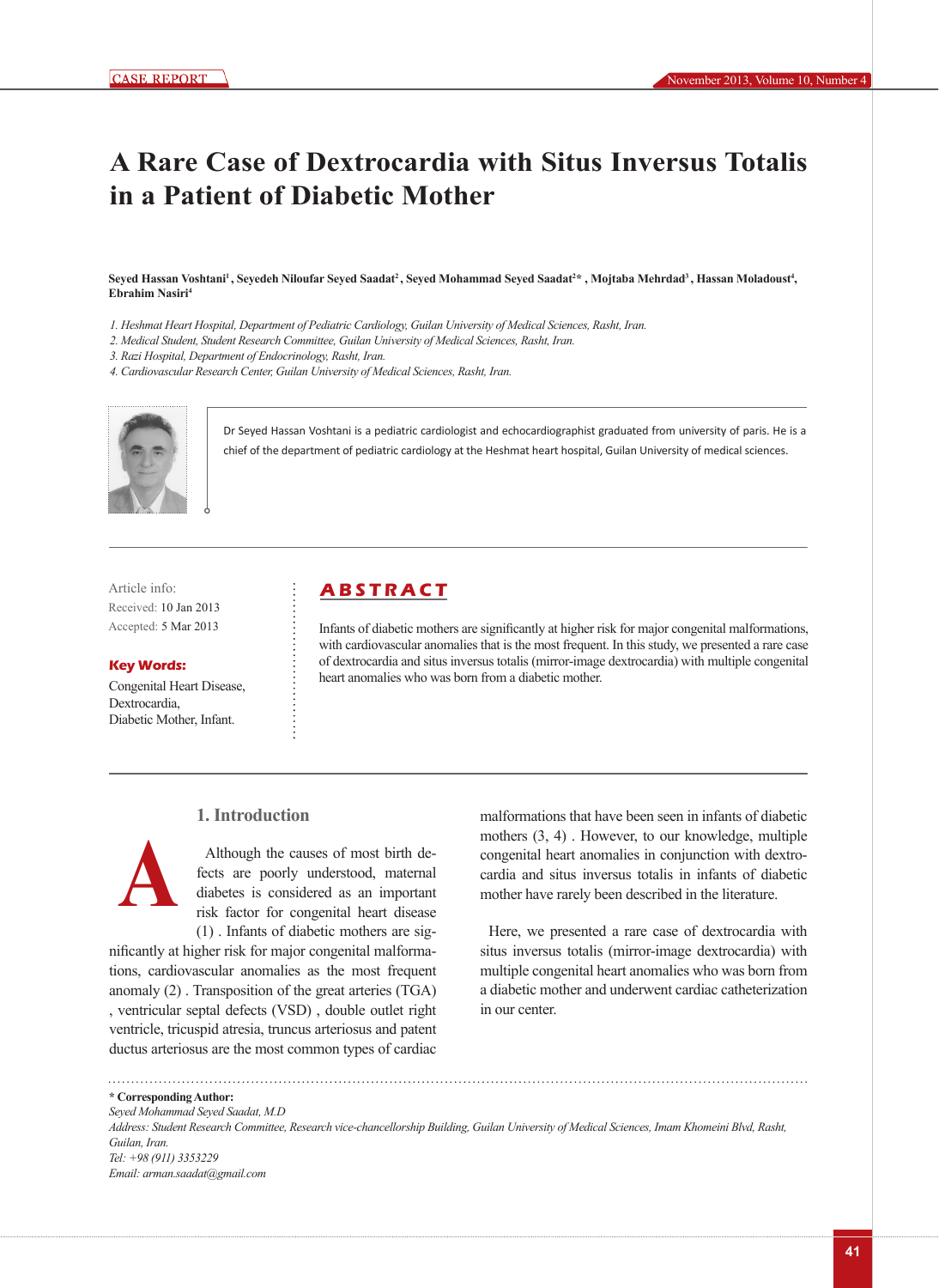#### **Case Presentation**

An 8-years-old girl was presented to the Heshmat hospital, a referral center for congenital heart diseases in north of Iran, with dyspnea, cyanosis, and clubbing. She was a known case of dextrocardia with transposition of the great arteries (TGA) and underwent a palliative shunt 7 years ago. Her mother was diagnosed to have diabetes in the sixth week of pregnancy. She did not started insulin therapy at that time, probably due to low socioeconomic status and poor treatment compliance or other causes. Finally, she was forced by her physician at fourth month of pregnancy to initiate the treatment by insulin. She continued the treatment until the end of pregnancy when her blood glucose returned to the normal limits but did not use it during breast feeding. However, 1.5 years later, she developed diabetes and started using metformin 500 mg three times a day. Later, she started insulin therapy because of her poor glycemic control. The mother was not smoker but his father was a smoker with a 25 pack/year history. Upon admission, the patient had respiratory distress with respiration rate of 35 per minutes. She had central cyanosis and her O2 saturation was 74 percent by pulse oximetery. Palpation at precordium revealed a ventricular tap at lower right sternal border and apex beat at 5th intercostal space in right midclavicular. There was a systolic thrill in right sternal border (RSB) . In auscultation, S1 was normal and S2 was single. A 4/6 holosystolic murmur was heard in RSB.

Chest radiography demonstrated dextrocardia, with base-apex axis located in the right side, cardiomegaly (cardiothoracic ratio: 0.75) , a right aortic arch, and clear lung fields with decreased pulmonary vascular markings. A gastric air bubble was in the right side, and liver shadow was seen in the left side.

The electrocardiogram showed sinus tachycardia, normal QRS axis, inverted P wave axis because of the atrials inversion. There was evidence of associated right and left ventricular hypertrophy because of transposition physiology and pulmonary stenosis. Abdominal ultrasound demonstrated the stomach and spleen on the right side and the liver on the left. The inferior vena cava was in left side.

Echocardiography demonstrated dextrocardia, complete atrial and ventricular situs inversus, severe pulmonary stenosis (PG=92mmHg) , complete transposi-



**ANATOMICAL SCIENCES** 

**Figure 1.** Echocardiogms from presented case with dextrocardia and situs inversus totalis. A) Parasternal long axis view; B) Continues wave Doppler of pulmonary artery; C & D) Apical four-chamber view shows ventricular and atrial septal defects. Apical view was taken with cursor probe direction at 9 o'clock position.

RA: right atrium; LA: left atrium; RV: right ventricle; LV: left ventricle; VSD: ventricular septal defect; ASD: atrial septal defect; PA: Pulmonary artery.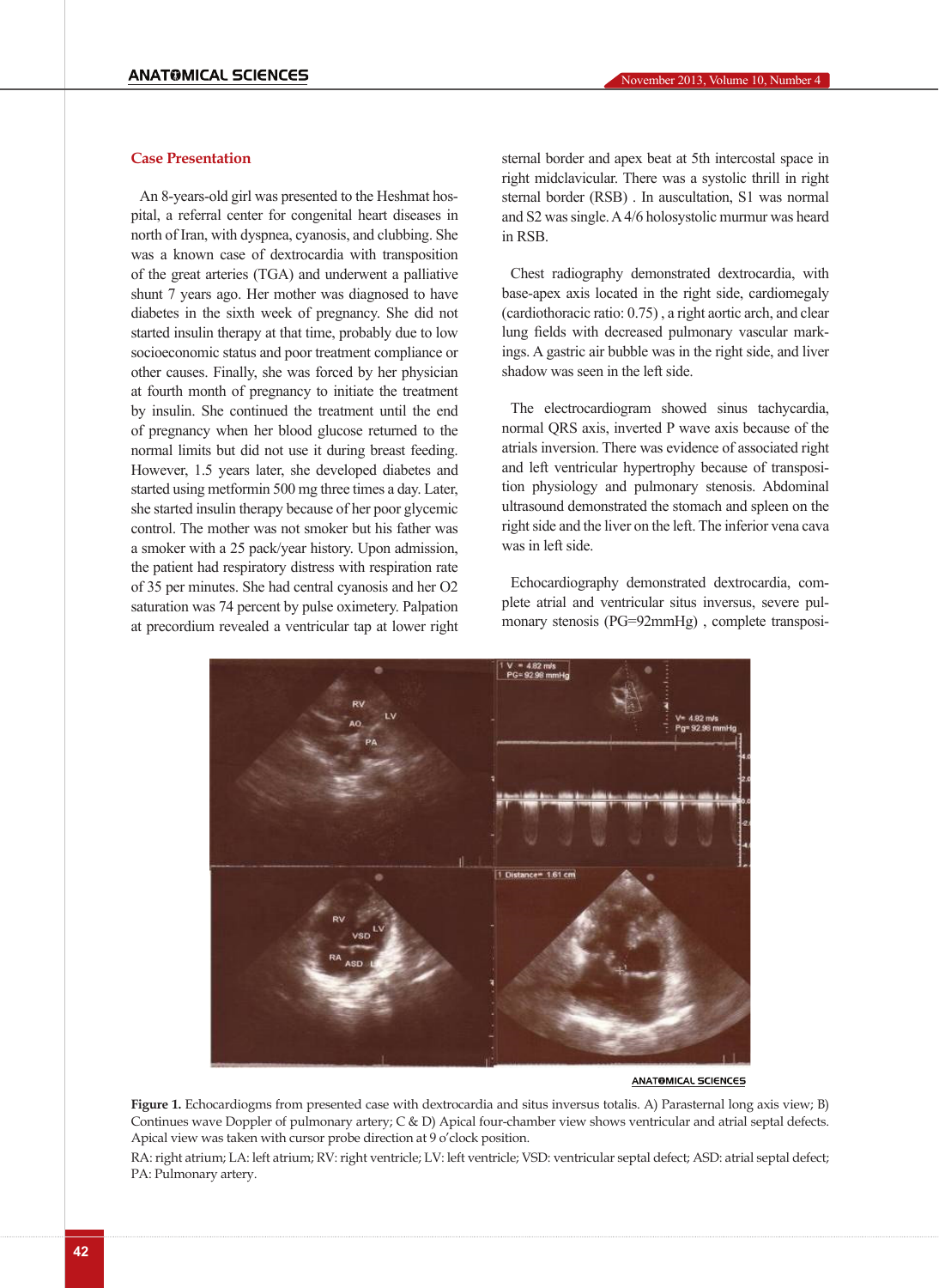

ANATOMICAL SCIENCES

**Figure 2.** Angiograms from presented case with dextrocardia and situs inversus totalis. A) Aortic injection shows normal coronary arteries; B) Right ventricular injection shows ventricular septal defect; C & D) Left ventricular injection shows pulmonary artery stenosis.

tion of the great arteries atrioventricular concordance, and ventriculo-arterial discordance. There was bidirectional shunting through a large-size (16 mm) nonrestrictive perimembranous ventricular septal defect, and there was bilateral shunting through large atrial septal defect (ASD) . Continuous left-to-right shunting due to a large patent ductus arteriosus was also present. In addition, a 15 mm ASD was present and the aortic arch was on the right side (Figure 1) .

Cardiac catheterization was performed and vein catheter was placed through femoral venous and entered inferior vena cava (IVC) and right ventricle in left side position. Systemic sample was desaturated. Right ventricle pressure was systemic. Left ventricle anterior negotiated from right ventricle via VSD. Right ventricle posterior angiogram in anteroposterior (AP) and lateral views showed large VSD, Right Aortic Arch and Dextrocardia. Left ventricle anterior angiogram in AP, left anterior oblique angiogram showed large VSD, severe pulmonary stenosis, TGA and dextrocardia.

Aorta angiogram in LAO and RAO view showed normal coronary artery (NCA) with occluded brachiocephalicright pulmonary artery (RPA) shunt (Figure 2) .

#### **Surgical Procedure**

Patient who referred to a specialized centre for surgical procedure was underwent modified Fontan operation at that center.

#### **2.Discussion**

This is a rare case of dextrocardia and situs inversus totalis in combination with multiple congenital heart anomalies who was borne from a diabetic mother. She successfully was underwent cardiac catheterization and surgical operation (modified Fontan) .

Situs inversus totalis is a rare congenital anomaly, with an incidence of  $1/10,000$  (5), in which the cardiac apex is located on the right side of the thoracic cavity and the major visceral organs are reversed from their normal positions (6) . Dextrocardia with situs inversus can be associated with congenital heart disease, which is observed in 5-10% of all cases (7) . Common congenital heart defects that have been reported including simple D-transposition of the great arteries which is commonly associated with ventricular septal defect, atrial septal defect, arch obstruction, and atrioventricular valve abnormalities (8) .

Infants of diabetic mother are at increased risk of congenital anomalies, mainly cardiac malformation. Congenital anomalies in infants of diabetic mother is thought to be correlated with teratogenic effects of high blood sugar